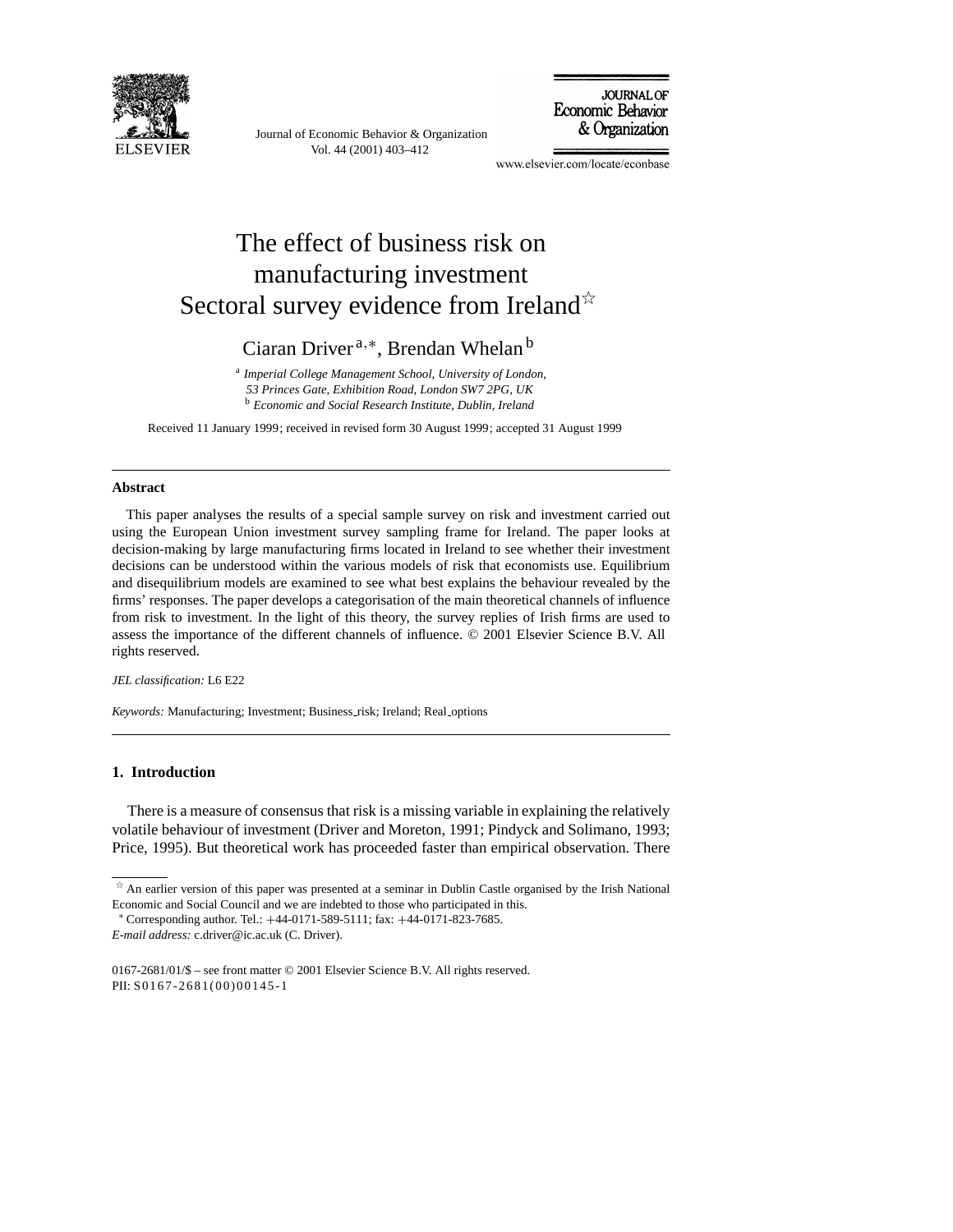are a great number of plausible models but we simply do not know which transmission mechanism from risk to investment is most important.

This knowledge gap must cause problems for policymakers on two fronts. Those charged with promoting investment will not know where specific market failures might lie. Those charged with reducing risk, e.g. by promoting macroeconomic stability will have difficulty in knowing the economic variables that are most important to stabilise from the perspective of encouraging investment.

Surprisingly little is known about the mechanisms by which risk of various sorts affect the investment decisions of firms. This contrasts with the numerous theoretical models, both of the capital stock under risk (Nickell, 1978; Aiginger, 1987; Driver and Moreton, 1992) and the timing of investment behaviour (Dixit and Pindyck, 1994). To put it crudely we have little idea whether the main mechanism is risk attitude (e.g. aversion), or the effect of irreversibility, or non-linearities operating via Jensen's inequality. Neither do we know whether the main problem for firms is one of input cost risk or demand risk, though the respective models may yield different results.

Our ignorance is compounded by the lack of any real knowledge of the ex-post controls that firms tend to employ in response to disequilibrium between actual and desired capacity. For example, in the event of a downward demand shock with irreversible excess capacity, do firms tend adjust price or capacity utilisation or both? Faced with a similar upward shock and long lead times do firms tend to raise price, to lengthen order books or to subcontract?

In this paper we first categorise some major models in the literature of capital investment under risk. In Section 3, we use the results of a survey of large Irish manufacturing firms to assess the relevance of these theories. Section 4 concludes.

### **2. Categorising theories of capital investment under risk**

Economic theory offers a bewildering variety of ways in which investment can be affected by risk (Aiginger, 1987; Driver and Moreton, 1992; Abel et al., 1996). Not only there are several possible transmission mechanisms but the strength and even the sign of these effects are heavily influenced by variation in the functional form of standard economic relationships. Here we make some observations about the most important effects of risk.

### *2.1. Non-linearities*

If marginal profit is linear in the stochastic variable, risk will not bias the input decision. Non-linearities in the marginal profit function arise due to specific forms of demand or production functions. In general the influence of risk on investment is ambiguous. The literature has tended to focus on the case of price-taking firms with substitutability between factors. In this case we expect investment to be biased towards the fixed factor by both demand and input cost risk. We refer to this as the convexity mechanism. For monopoly or imperfect competition the convexity effect is weakened and the direction of bias may be reversed under demand risk (Pindyck, 1991).